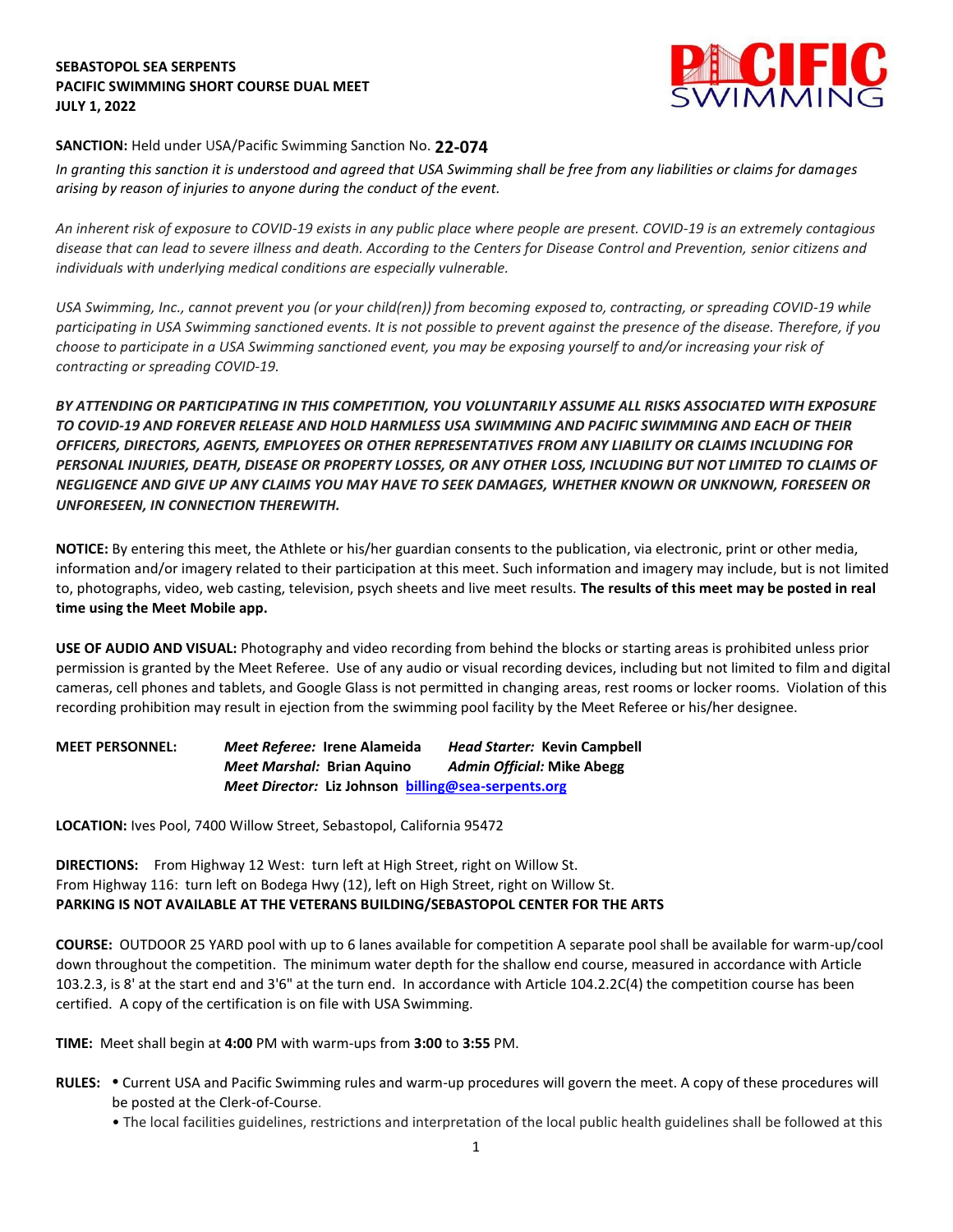meet.

• All applicable adults participating in or associated with this meet, acknowledge that they are subject to the provisions of the USA Swimming Minor Athlete Abuse Prevention Policy ("MAAPP"), and that they understand that compliance with the MAAPP policy is a condition of participation in the conduct of this competition.

- All events are timed finals.
- All events will swim fast to slow.
- Athletes may compete in 3 individual events and 1 relay per day.
- All Athletes ages 12 and under should complete competition within four (4) hours.

• Entries will be accepted until the number of splashes exceeds the estimated timeline, per the "Four-Hour Rule," based on the Athletes age and gender, or when the number of entered athlete meets maximum facility capacity as determined by facility and local health restrictions.

**•** If local conditions warrant it the Meet Referee, with the concurrence of the Meet Director, may require a mandatory scratch down. Immediate cash refunds will be made for any mandatory scratches.

- **All Coaches and Officials must wear their USA Swimming membership cards in a visible manner.**
- **Entries are limited to a maximum of 100 athletes.**

**UNACCOMPANIED ATHLETES:** Any USA Swimming Athlete-Member competing at the meet must be accompanied by a USA Swimming Member-Coach for the purposes of Athlete supervision during warm-up, competition and warm-down. If a Coach-Member of the Athlete's USA Swimming Club does not attend the meet to serve in said supervisory capacity, it is the responsibility of the Athlete or the Athlete's legal guardian to arrange for supervision by a USA Swimming Member-Coach. The Meet Director or Meet Referee may assist the Athlete in making arrangements for such supervision; however, it is recommended that such arrangements be made in advance of the meet by the Athlete's USA Swimming Club Member-Coach.

**RACING STARTS:** Athletes must be certified by a USA Swimming member-coach as being proficient in performing a racing start or must start the race in the water. It is the responsibility of the Athlete or the Athlete's legal guardian to ensure compliance with this requirement.

**RESTRICTIONS:** • Smoking and the use of other tobacco products is prohibited on the pool deck, in the locker rooms, in spectator seating, on standing areas and in all areas used by Athletes, during the meet and during warm-up periods.

- Sale and use of alcoholic beverages is prohibited in all areas of the meet venue.
- No glass containers are allowed in the meet venue.
- No propane heater is permitted except for snack bar/meet operations.
- All shelters must be properly secured.
- Deck Changes are prohibited.

 • Destructive devices, to include but not limited to, explosive devices and equipment, firearms (open or concealed), blades, knives, mace, stun guns and blunt objects are strictly prohibited in the swimming facility and its surrounding areas. If observed, the Meet Referee or his/her designee may ask that these devices be stored safely away from the public or removed from the facility. Noncompliance may result in the reporting to law enforcement authorities and ejection from the facility. Law enforcement officers (LEO) are exempt per applicable laws.

• Operation of a drone, or any other flying apparatus, is prohibited over the venue (pools, Athlete/Coach areas, Spectator areas and open ceiling locker rooms) any time Athletes, Coaches, Officials and/or Spectators are present.

• All animals, except service animals, are prohibited from all areas of the competition venue.

**ELIGIBILITY:** • Athletes must be current members of USA Swimming and enter their name and registration number on the meet entry card as they are shown on their Registration Card. If this is not done, it may be difficult to match the Athlete with the registration and times database. The meet host will check all Athlete registrations against the SWIMS database and if not found to be registered, the Meet Director shall accept the registration at the meet (a \$10 surcharge will be added to the regular registration fee). Duplicate registrations will be refunded by mail.

• Meet is open only to qualified athletes registered with SEBASTOPOL SEA SERPENTS & PIRANHA SWIMMING. Athletes who are unattached but participating with SEBASTOPOL SEA SERPENTS & PIRANHA SWIMMING are eligible to compete.

• Entries with "NO TIME" will be ACCEPTED.

• Athletes with a disability are welcome to attend this meet and should contact the Meet Director or Meet Referee regarding any special accommodations on entry times and seeding per Pacific Swimming policy.